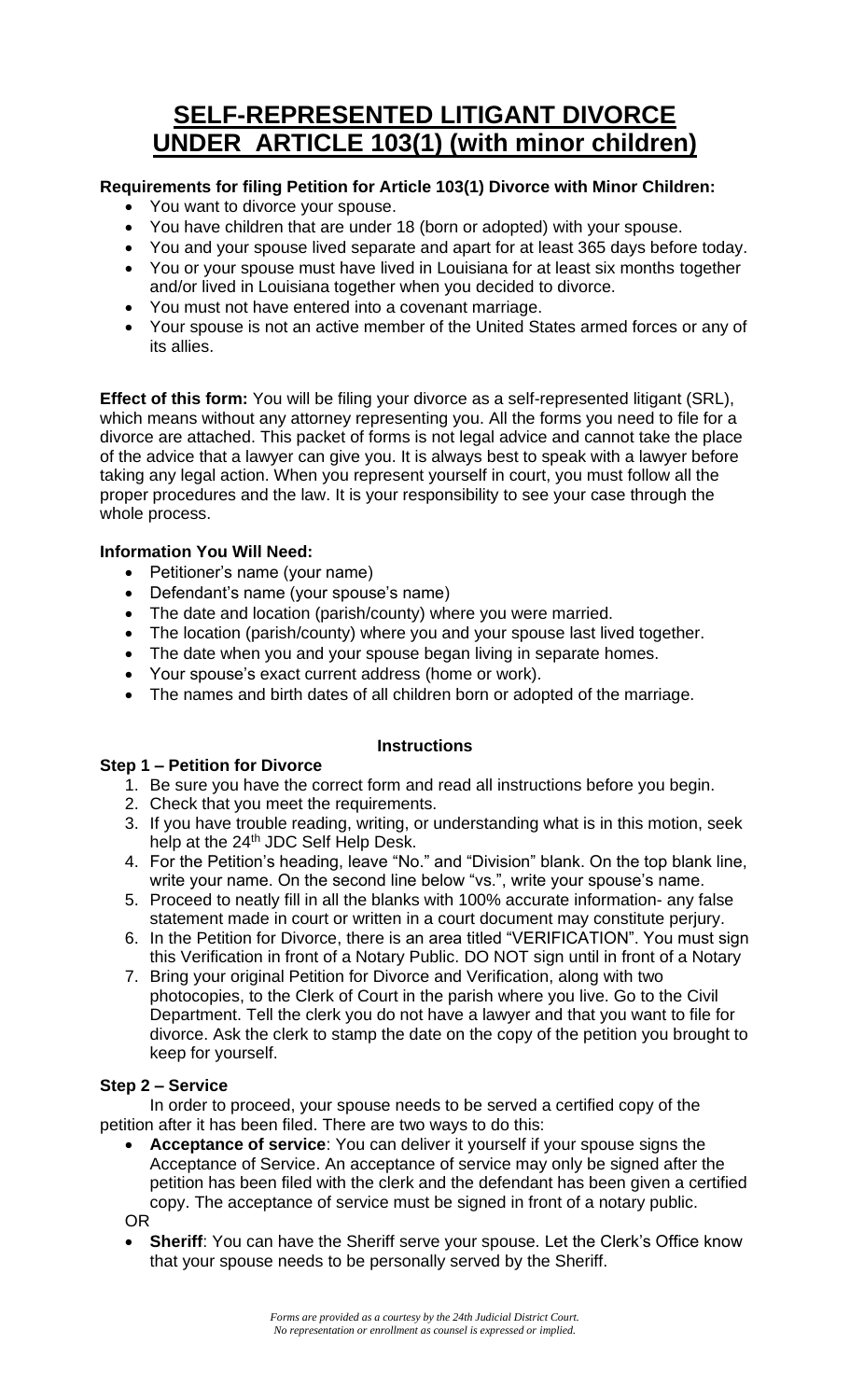## **Step 3 – Motion for Preliminary Default (MPD)**

- If your spouse signed the **Acceptance of Service**, you should bring the signed and notarized form along with a MPD to the Clerk's Office.
- If your spouse has been served by the **sheriff**, he/she is allowed 15 days from the date he/she was served to answer the suit. After 15 days, check with the Clerk's office to see if your spouse has filed an answer or other pleading.
	- o If your spouse **has filed** a motion in opposition to the divorce, these forms are no longer applicable and you will need to come to Court.
	- o If your spouse **has NOT filed** a response to your petition, fill out a MPD and bring to the Clerk's office.
		- Be sure to bring two (2) copies of the MPD along with the original.
		- You can either personally take the MPD with the record to the Judge's clerk to get the MPD signed or ask the clerk to forward it to the Judge.
		- Either way, ask the Clerk to give you a stamped copy stamped for you to keep. If you choose to have the clerk forward the MPD to the Judge, ask to have the other MPD copy, marked with the date that the Judge signed it, sent to you.

## **Step 4 – Final Judgment**

The final step is to complete and file the following forms together:

- 1. Affidavit of Facts
	- You must sign this in front of a notary public.
	- Wait three days after filing your MPD to sign this, but do not wait longer than 30 days.
- 2. Certification of Self-Represented Litigant
- 3. Judgment of Divorce
- 4. Motion to Resume Using Maiden Name/Name of Minor Children (OPTIONAL)
	- If you changed your name when you got married, and you want to return to using your maiden name or your minor children's name from a previous marriage, then you should complete the form titled Motion to Resume Using Maiden Name/Name of Minor Children.

Bring these forms to the Clerk's office. Then, take the complete record to the Judge's clerk and ask for the Judgment of Divorce to be signed. Once the Judge has signed your Judgment of Divorce, the Clerk's office will give you a certified copy of it. You are divorced as of the date of the Judge's signature at the bottom of the Judgment of Divorce. Keep this certified copy for your records.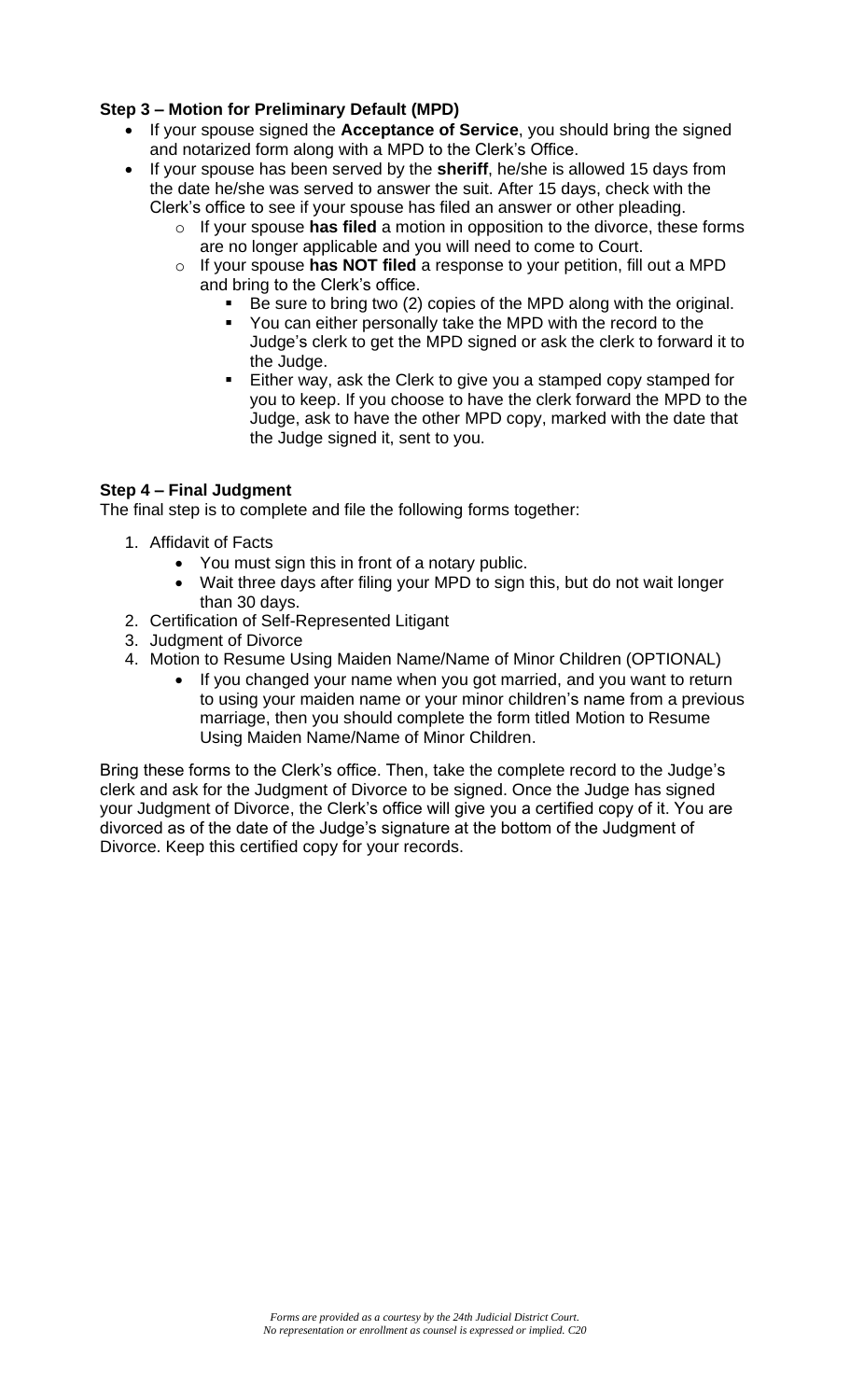| NO.                           |                                                                                                  | <b>DIVISION</b> |
|-------------------------------|--------------------------------------------------------------------------------------------------|-----------------|
|                               | the control of the control of the control of the control of the control of the control of<br>VS. |                 |
|                               |                                                                                                  |                 |
|                               | <b>PETITION FOR DIVORCE UNDER CIVIL CODE ARTICLE 103 WITH</b>                                    |                 |
|                               | <b>MINOR CHILDREN</b>                                                                            |                 |
|                               |                                                                                                  |                 |
|                               | major domiciled in ___________________ (parish where you reside) Parish, with respect            |                 |
| represents:                   |                                                                                                  |                 |
|                               | 1.                                                                                               |                 |
|                               |                                                                                                  |                 |
|                               |                                                                                                  |                 |
|                               | (where spouse permanently resides).                                                              |                 |
|                               | 2.                                                                                               |                 |
|                               |                                                                                                  |                 |
|                               |                                                                                                  |                 |
|                               |                                                                                                  |                 |
|                               |                                                                                                  |                 |
|                               | 3.                                                                                               |                 |
|                               | Petitioner and defendant physically separated and have lived continuously separate and           |                 |
|                               |                                                                                                  |                 |
|                               | $\boldsymbol{4}$ .                                                                               |                 |
|                               | The defendant is not an active member of the armed forces of the United States of                |                 |
| America or any of its allies. |                                                                                                  |                 |
|                               | 5.                                                                                               |                 |
|                               | The parties did not contract a covenant marriage.                                                |                 |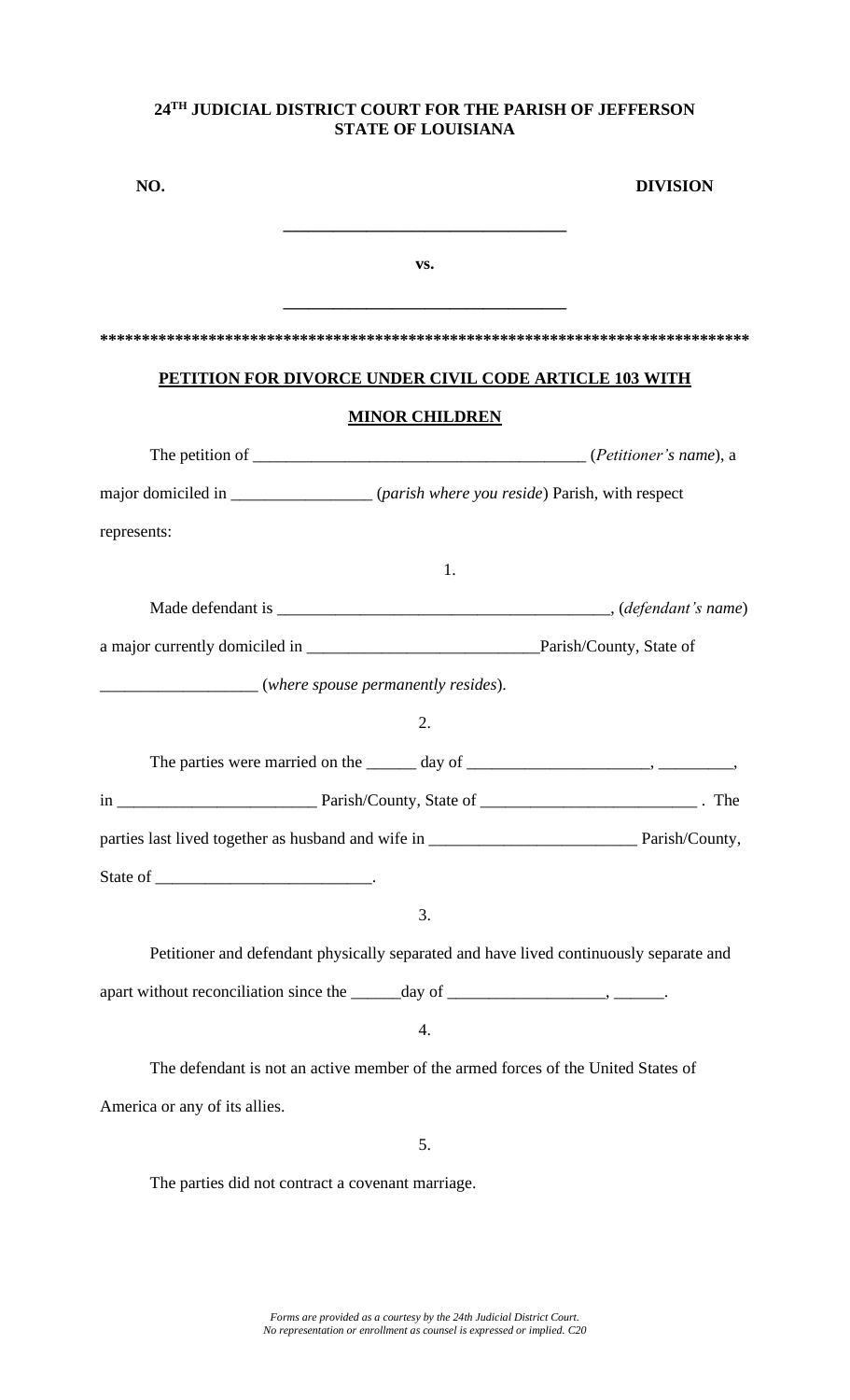6.

Petitioner requests and is entitled to a divorce under the provisions of Louisiana Civil Code Article 103(1), based on the parties having lived separate and apart for more than three hundred sixty five (365) days without reconciliation.

7.

There were \_\_\_\_\_\_\_\_\_\_ (*number)* children born, adopted, or legitimated between the Petitioner and Defendant during the course of their marriage. Those that are minor children (under 18) are: (*Provide full name and Date of Birth* ):

|                                                                                              | $\boxed{\text{D.O.B.}}$ |  |
|----------------------------------------------------------------------------------------------|-------------------------|--|
|                                                                                              | $\boxed{\text{D.O.B.}}$ |  |
|                                                                                              | $\boxed{\text{D.O.B.}}$ |  |
| Those that are major children (over 18) are: ( <i>Provide full name and Date of Birth</i> ): |                         |  |
|                                                                                              | $\boxed{\text{D.O.B.}}$ |  |
|                                                                                              | D.O.B.                  |  |

| ٠<br>I<br>×        |        |
|--------------------|--------|
| c,<br>I<br>٠<br>۰. | $\sim$ |

Petitioner believes it is in the best interest of the child(ren) that the Court render

judgment awarding custody of the minor children as follows: (*please select one of the following*):

\_\_\_\_\_\_\_\_\_\_\_\_\_\_\_\_\_\_\_\_\_\_\_\_\_\_\_\_\_\_\_\_\_\_\_\_\_\_\_\_\_\_\_\_\_\_\_\_\_\_\_\_\_\_\_\_\_\_\_\_\_\_\_\_\_\_\_\_\_\_\_\_\_\_\_\_\_

\_\_\_\_\_\_\_\_\_\_\_\_\_\_\_\_\_\_\_\_\_\_\_\_\_\_\_\_\_\_\_\_\_\_\_\_\_\_\_\_\_\_\_\_\_\_\_\_\_\_\_\_\_\_\_\_\_\_\_\_\_\_\_\_\_\_\_\_\_\_\_\_\_\_\_\_\_

\_\_\_\_\_\_\_\_\_\_\_\_\_\_\_\_\_\_\_\_\_\_\_\_\_\_\_\_\_\_\_\_\_\_\_\_\_\_\_\_\_\_\_\_\_\_\_\_\_\_\_\_\_\_\_\_\_\_\_\_\_\_\_\_\_\_\_\_\_\_\_\_\_\_\_\_\_

\_\_\_\_\_\_\_\_\_\_\_\_\_\_\_\_\_\_\_\_\_\_\_\_\_\_\_\_\_\_\_\_\_\_\_\_\_\_\_\_\_\_\_\_\_\_\_\_\_\_\_\_\_\_\_\_\_\_\_\_\_\_\_\_\_\_\_\_\_\_\_\_\_\_\_\_\_

\_\_\_\_\_\_\_\_\_\_\_\_\_\_\_\_\_\_\_\_\_\_\_\_\_\_\_\_\_\_\_\_\_\_\_\_\_\_\_\_\_\_\_\_\_\_\_\_\_\_\_\_\_\_\_\_\_\_\_\_\_\_\_\_\_\_\_\_\_\_\_\_\_\_\_\_\_

\_\_\_\_\_\_\_\_\_\_\_\_\_\_\_\_\_\_\_\_\_\_\_\_\_\_\_\_\_\_\_\_\_\_\_\_\_\_\_\_\_\_\_\_\_\_\_\_\_\_\_\_\_\_\_\_\_\_\_\_\_\_\_\_\_\_\_\_\_\_\_\_\_\_\_\_\_

(\_\_\_\_\_) Petitioner requests the parties be awarded joint custody, with \_\_\_\_\_\_\_\_\_

designated as domiciliary parent, and custodial periods awarded to defendant as follows:

(\_\_\_\_\_) Petitioner requests the parties be awarded joint custody, with  $\perp$ 

designated as domiciliary parent, and with the parties sharing equal time with the minor  $child(ren)$  as follows:  $\frac{1}{\sqrt{1-\frac{1}{n}}}\cdot$ 

(\_\_\_\_\_) Petitioner requests they be awarded sole custody subject to one of the following by the Respondent: (*please select an additional one of the following*)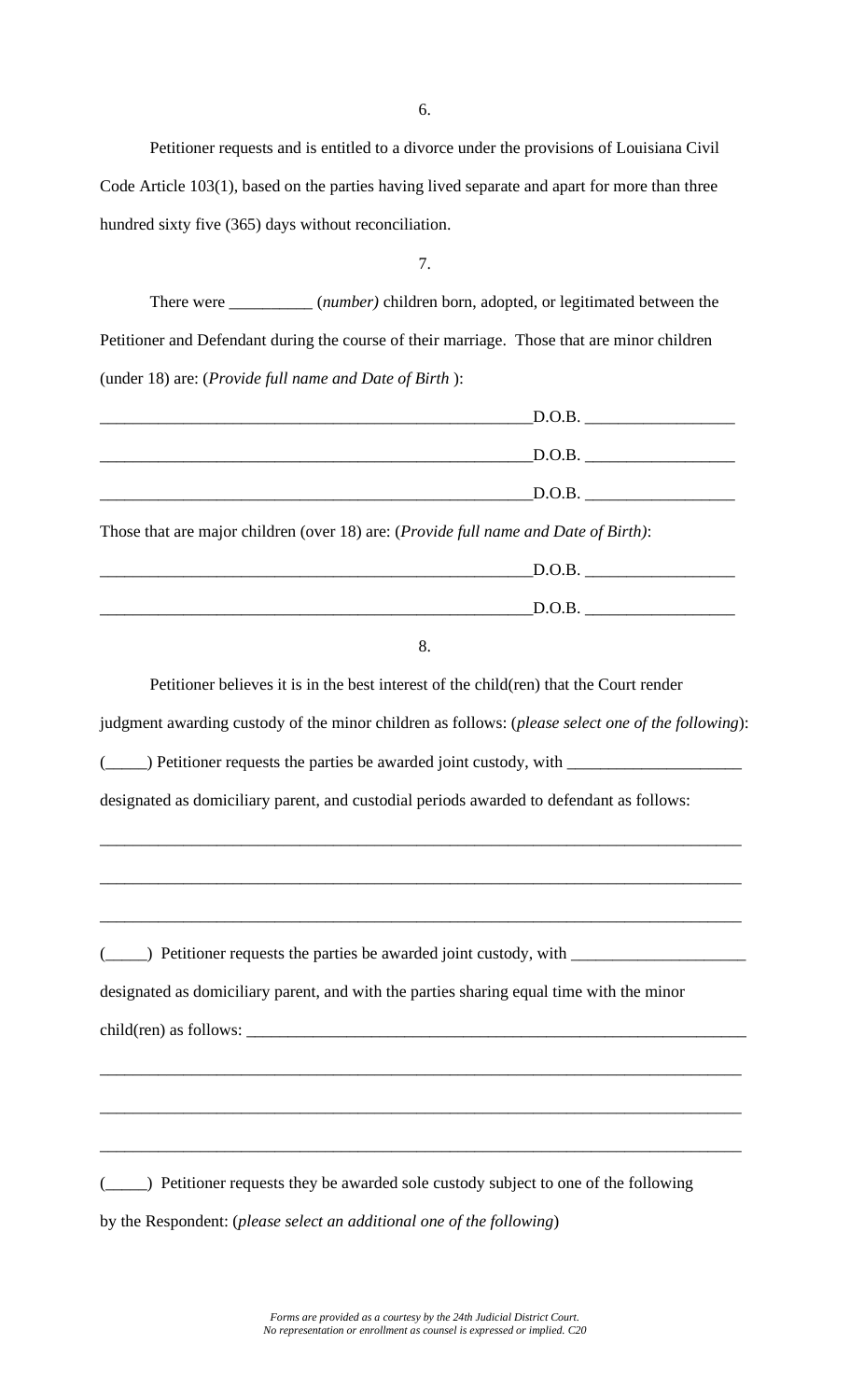| (2015) Petitioner requests the Respondent be awarded reasonable visitation as                                                                                                                                                        |
|--------------------------------------------------------------------------------------------------------------------------------------------------------------------------------------------------------------------------------------|
|                                                                                                                                                                                                                                      |
|                                                                                                                                                                                                                                      |
|                                                                                                                                                                                                                                      |
| (_______) Petitioner requests the Respondent be awarded supervised visitation as                                                                                                                                                     |
| follows: <u>and the contract of the contract of the contract of the contract of the contract of the contract of the contract of the contract of the contract of the contract of the contract of the contract of the contract of </u> |
|                                                                                                                                                                                                                                      |
| ,我们也不能在这里的时候,我们也不能在这里的时候,我们也不能会在这里的时候,我们也不能会在这里的时候,我们也不能会在这里的时候,我们也不能会在这里的时候,我们也不                                                                                                                                                    |
| (_______) Petitioner requests the Respondent not be awarded any visitation.                                                                                                                                                          |
| 9.                                                                                                                                                                                                                                   |
| (Select one of the following.)                                                                                                                                                                                                       |
| (______) Petitioner requests a rule to show cause ordering defendant to appear on a day and time                                                                                                                                     |
| to show why custody of the minor children should not be awarded as requested. (Petitioner's                                                                                                                                          |
|                                                                                                                                                                                                                                      |
| (_____) An interpreter is needed for hearing - LANGUAGE: ________________________                                                                                                                                                    |
| (______) Petitioner <b>does not request</b> a rule to show cause. ( <i>Petitioner's initials confirming</i>                                                                                                                          |
| selection: _______                                                                                                                                                                                                                   |
| 10.                                                                                                                                                                                                                                  |
| Petitioner seeks to resume the use of her former maiden name of:                                                                                                                                                                     |
| $\frac{1}{2}$ , born on $\frac{1}{2}$ .                                                                                                                                                                                              |
| 11.                                                                                                                                                                                                                                  |
| (Select one of the following.)                                                                                                                                                                                                       |
| ) Petitioner and Defendant have not acquired community property during the marriage.                                                                                                                                                 |
| ) Petitioner and Defendant acquired community property during the marriage. Petitioner is                                                                                                                                            |
| entitled to a partition of the community property, by order of this court, existing between                                                                                                                                          |
| the parties and Petitioner hereby reserves Petitioner's right to a partition of the                                                                                                                                                  |
| community property.                                                                                                                                                                                                                  |
| ) Petitioner and defendant own property that is part of the community of acquets and                                                                                                                                                 |
| gains, consisting principally of: (if real estate, place full address here)                                                                                                                                                          |
|                                                                                                                                                                                                                                      |

Irreparable injury, loss or damage may otherwise result to petitioner since defendant will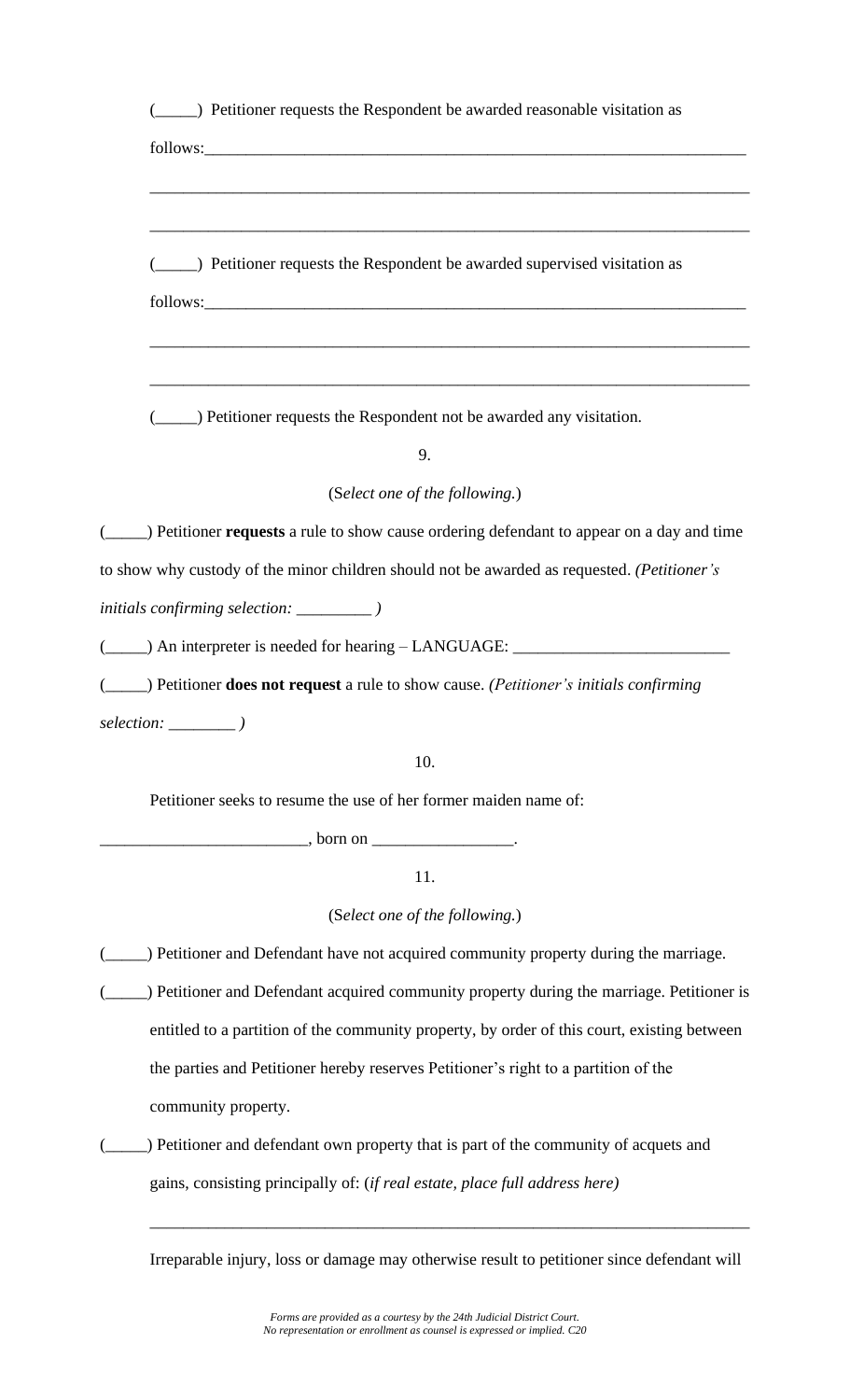dispose of, encumber, or conceal such items of community property and it is thus necessary that a temporary restraining order issue, without bond and without prior notice, and then an injunction issue after hearing, enjoining the defendant from alienating, encumbering, donating, wasting, concealing, or destroying, any items of community property belonging to and in the name of \_\_\_\_\_\_\_\_\_\_\_\_\_\_\_\_\_\_\_\_\_\_\_\_\_\_\_\_\_\_\_\_\_\_ or

WHEREFORE, petitioner prays that after all legal delays and due proceedings, there be judgment granting petitioner a divorce in accordance with the provisions of Louisiana Civil Code Article 103. As requested, a rule to show cause issue herein ordering the defendant to appear on a day and time to be determined by the court and to show cause why the petitioner should not be awarded custody as requested herein. That all other ancillary relief requested in this petition be granted in due course.

Respectfully submitted,

\_\_\_\_\_\_\_\_\_\_\_\_\_\_\_\_\_\_\_\_\_\_\_\_\_\_\_\_\_.

| (Signature)        |
|--------------------|
| (Print Name)       |
| (Address)          |
| (City/St/Zip Code) |
| (Phone Number)     |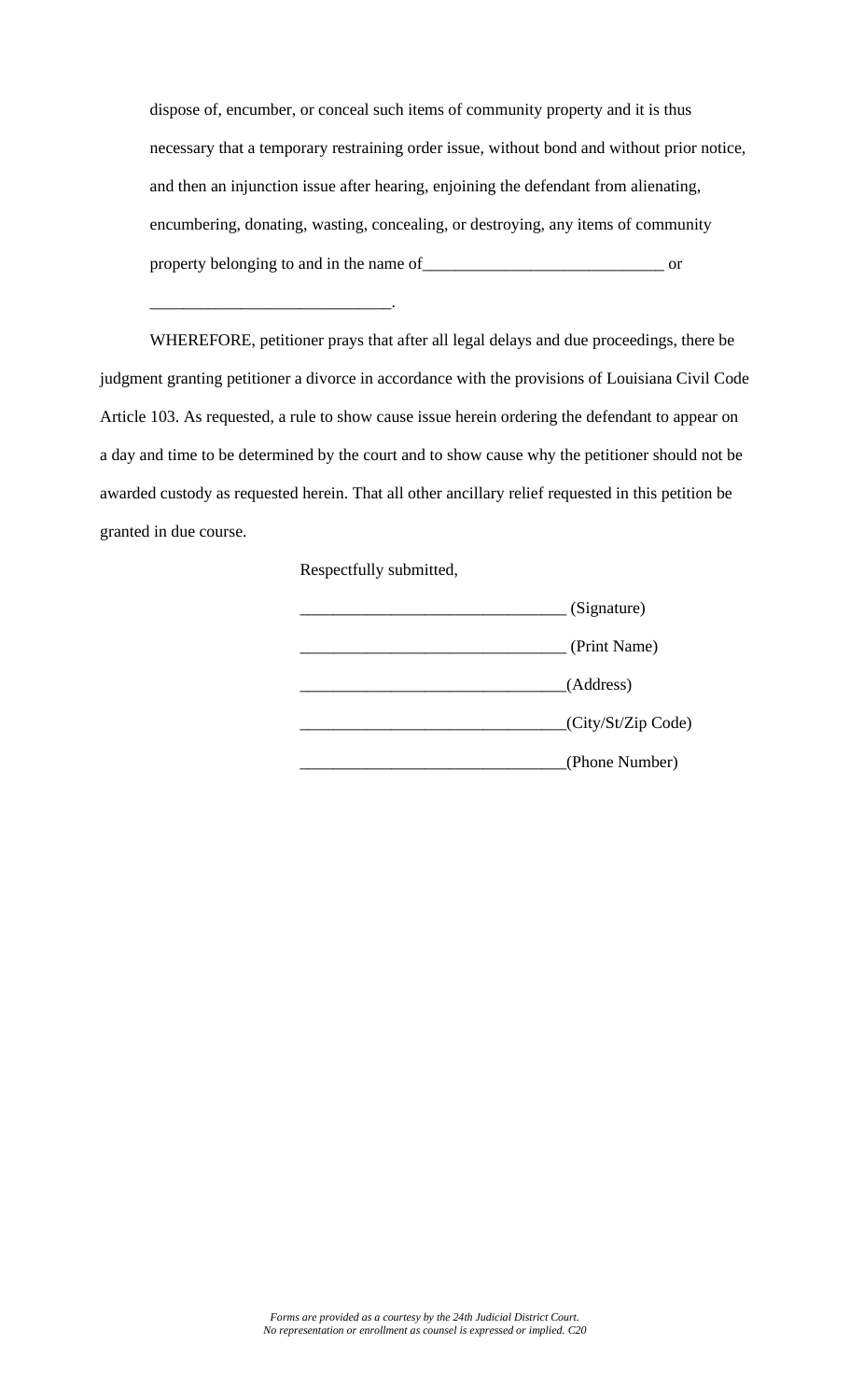| <b>NO.:</b> |                     | <b>DIVISION</b> |
|-------------|---------------------|-----------------|
|             |                     |                 |
|             | VS.                 |                 |
|             |                     |                 |
|             |                     |                 |
|             | <b>VERIFICATION</b> |                 |

STATE OF LOUISIANA

PARISH OF \_\_\_\_\_\_\_\_\_\_\_\_\_\_\_\_

BEFORE ME, the undersigned Notary Public, personally came and appeared:

## **PETITIONER**

**\_\_\_\_\_\_\_\_\_\_\_\_\_\_\_\_\_\_\_\_\_\_\_\_\_\_\_\_\_\_\_\_\_\_\_\_\_\_\_\_\_\_\_\_\_\_\_\_\_\_\_**

who, after being duly sworn, did depose and say that he/she is the petitioner in the above entitled matter, and all of the allegations contained in the petition are true and correct to the best of his/her knowledge, information and belief. Furthermore, that there are no existing prior custody decrees involving the mentioned child(ren) in this state or any other state.

## **AFFIANT**

 $\overline{\phantom{a}}$  ,  $\overline{\phantom{a}}$  ,  $\overline{\phantom{a}}$  ,  $\overline{\phantom{a}}$  ,  $\overline{\phantom{a}}$  ,  $\overline{\phantom{a}}$  ,  $\overline{\phantom{a}}$  ,  $\overline{\phantom{a}}$  ,  $\overline{\phantom{a}}$  ,  $\overline{\phantom{a}}$  ,  $\overline{\phantom{a}}$  ,  $\overline{\phantom{a}}$  ,  $\overline{\phantom{a}}$  ,  $\overline{\phantom{a}}$  ,  $\overline{\phantom{a}}$  ,  $\overline{\phantom{a}}$ 

SWORN TO AND SUBSCRIBED before me this day of \_\_\_\_\_\_\_\_\_\_\_\_\_\_\_\_\_\_\_\_, 20\_\_\_.

## **NOTARY PUBLIC**

\_\_\_\_\_\_\_\_\_\_\_\_\_\_\_\_\_\_\_\_\_\_\_\_\_\_\_\_\_\_\_\_

Printed Name: \_\_\_\_\_\_\_\_\_\_\_\_\_\_\_\_\_\_\_\_\_\_\_\_\_\_\_\_\_ No.: \_\_\_\_\_\_\_\_\_\_\_\_\_

My Commission Expires: \_\_\_\_\_\_\_\_\_\_\_\_\_

*Forms are provided as a courtesy by the 24th Judicial District Court. No representation or enrollment as counsel is expressed or implied. C20*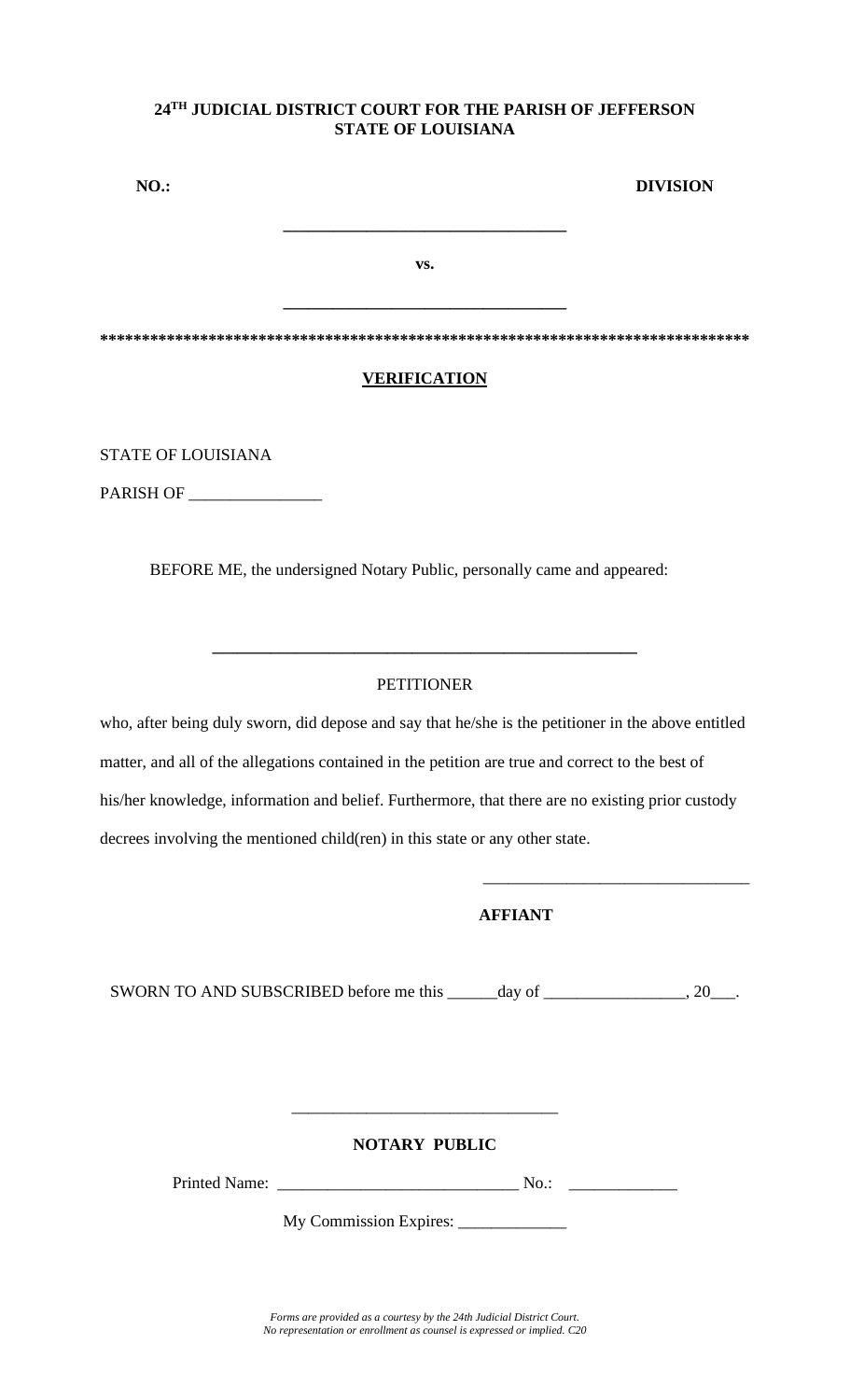## **24TH JUDICIAL DISTRICT COURT FOR THE PARISH OF JEFFERSON**

## **STATE OF LOUISIANA**

| NO. |                                                                                              | <b>DIVISION:</b> |
|-----|----------------------------------------------------------------------------------------------|------------------|
|     | <b>VERSUS</b>                                                                                |                  |
|     |                                                                                              |                  |
|     |                                                                                              |                  |
|     | <b>ORDER</b>                                                                                 |                  |
|     | Considering the above and foregoing:                                                         |                  |
|     | IT IS ORDERED that defendant appear on the _______ day of ______________________,            |                  |
|     |                                                                                              |                  |
|     | custody of the minor child/ren should not be awarded as follows:                             |                  |
|     | Joint custody (briefly describe the prayed terms): ______________________________            |                  |
|     | Sole custody (briefly describe the prayed terms): _______________________________            |                  |
|     |                                                                                              |                  |
|     | <b>DISTRICT JUDGE / COMMISSIONER</b><br><b>CLERK OF COURT</b> (Select one of the following.) |                  |
|     | _) Defendant to Accept Service and waive all legal delays and accept petition as drafted.    |                  |
|     | ) Sheriff Service: (See additional documents for incarcerated/out of state)                  |                  |
|     | Defendant's Full Name)                                                                       |                  |
|     | $\overline{A}$ (Address)                                                                     |                  |
|     | (City/State/Zip Code)                                                                        |                  |
|     | (Phone Number)                                                                               |                  |
|     |                                                                                              |                  |
|     |                                                                                              |                  |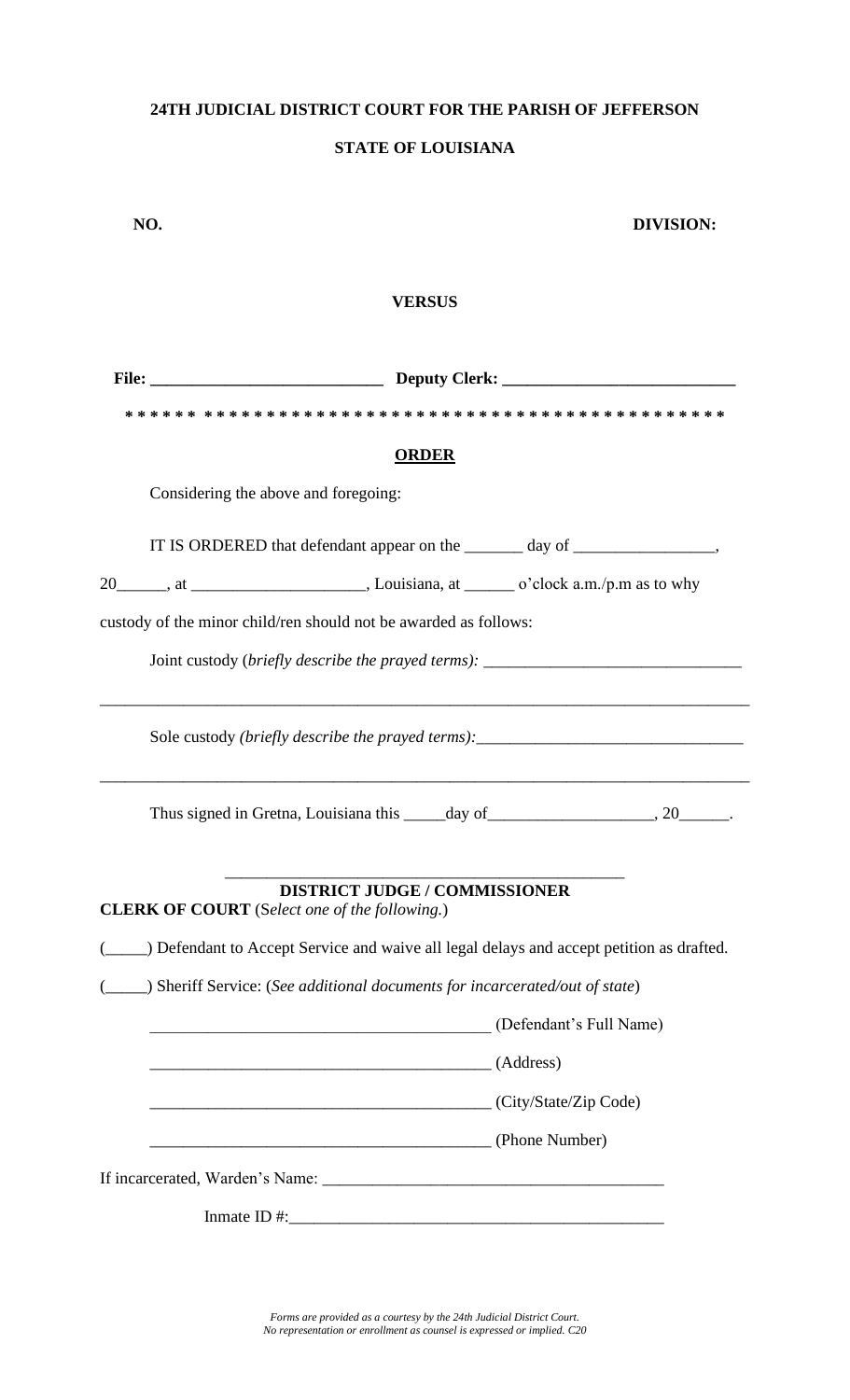| $NO.$ : |     | <b>DIVISION</b> |
|---------|-----|-----------------|
|         |     |                 |
|         | VS. |                 |

#### **ACCEPTANCE OF SERVICE AND WAIVER OF CITATION AND ALL DELAYS**

**\_\_\_\_\_\_\_\_\_\_\_\_\_\_\_\_\_\_\_\_\_\_\_\_\_\_\_\_\_\_\_\_\_\_**

# STATE OF \_\_\_\_\_\_\_\_\_\_\_\_\_\_\_\_\_\_\_\_\_\_\_

PARISH/COUNTY OF

BEFORE ME, the undersigned notary public, personally came and appeared:

who, after being duly sworn, did state that: Defendant acknowledges receipt of a **certified copy**

**\_\_\_\_\_\_\_\_\_\_\_\_\_\_\_\_\_\_\_\_\_\_\_\_\_\_\_\_\_\_\_\_\_\_**

of the above-captioned "PETITION FOR DIVORCE UNDER CIVIL CODE ARTICLE 103

WITH CHILDREN" entitled **\_\_\_\_\_\_\_\_\_\_\_\_\_\_\_\_\_\_\_\_\_\_\_\_\_** vs. **\_\_\_\_\_\_\_\_\_\_\_\_\_\_\_\_\_\_\_\_\_\_\_\_\_\_**

filed \_\_\_\_\_/\_\_\_\_\_\_\_\_\_/\_\_\_\_\_\_\_\_ with the docket number \_\_\_\_\_\_\_\_\_\_\_\_\_\_\_\_\_\_\_\_\_\_\_\_\_\_\_\_\_

at the 24th Judicial District Court for the Parish of Jefferson, State of Louisiana.

Defendant expressly and formally acknowledges and accepts service of a certified copy of the petition and waives the issuance of formal citation and service of process.

Defendant further waives all legal delays allowed by law, particularly those delays allowed for answering and/or excepting to the pleadings provided in Louisiana Code of Civil Procedure Articles 928, 1001, and 1002.

Defendant further waives notice of trial, and waives Defendant's appearance at trial of this matter. Defendant acknowledges that by signing Petitioner will be allowed to go forward with this lawsuit in Defendant's absence. Defendant understands Petitioner intends to do so.

Defendant acknowledges that Defendant may be cast with some or all of the court costs in this proceeding.

Respectfully submitted,

| Signature           |
|---------------------|
| <b>Print Name</b>   |
| Address             |
| City/State/Zip Code |
| <b>Phone Number</b> |
|                     |

SWORN TO AND SUBSCRIBED before me this \_\_\_\_\_day of \_\_\_\_\_\_\_\_\_\_\_\_\_\_\_, 20\_\_\_.

#### \_\_\_\_\_\_\_\_\_\_\_\_\_\_\_\_\_\_\_\_\_\_\_\_\_\_\_\_\_\_\_\_ **NOTARY PUBLIC**

*Forms are provided as a courtesy by the 24th Judicial District Court. No representation or enrollment as counsel is expressed or implied. C20*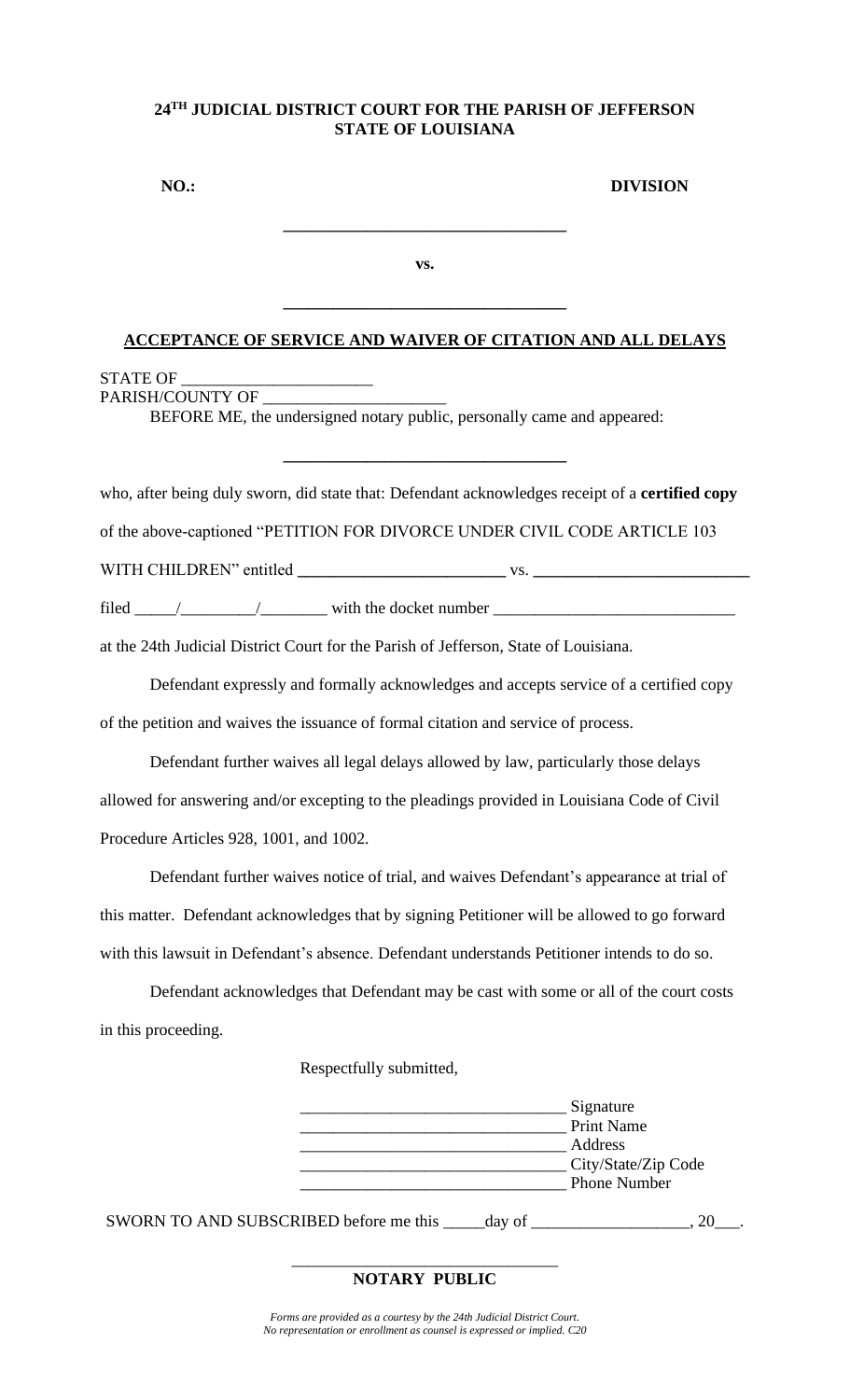| <b>NO.:</b>                                                                                  |                                                 |                              | DIVISION                                                                                |
|----------------------------------------------------------------------------------------------|-------------------------------------------------|------------------------------|-----------------------------------------------------------------------------------------|
|                                                                                              |                                                 | VS.                          |                                                                                         |
|                                                                                              |                                                 |                              |                                                                                         |
|                                                                                              | <u>MOTION AND ORDER FOR PRELIMINARY DEFAULT</u> |                              |                                                                                         |
|                                                                                              |                                                 |                              |                                                                                         |
| to this Honorable Court that a verified Petition for Divorce was filed in this matter on the |                                                 |                              |                                                                                         |
|                                                                                              |                                                 |                              |                                                                                         |
|                                                                                              |                                                 |                              |                                                                                         |
| by <i>(circle one)</i> personal / domiciliary service.                                       |                                                 |                              |                                                                                         |
|                                                                                              |                                                 |                              | (______) Defendant signed the Acceptance of Service which was filed with the Court on   |
| the $\frac{1}{\sqrt{2}}$ day of $\frac{1}{\sqrt{2}}$ , 20 $\frac{1}{\sqrt{2}}$ .             |                                                 |                              |                                                                                         |
| No answer or other responsive pleading having been filed, petitioner now moves for entry of  |                                                 |                              |                                                                                         |
| Preliminary Default under Code of Civil Procedure Article 1702(E).                           |                                                 |                              |                                                                                         |
|                                                                                              |                                                 | Respectfully submitted,      |                                                                                         |
|                                                                                              |                                                 |                              | Signature<br>Print Name<br>Address<br>City/St/Zip Code                                  |
|                                                                                              |                                                 | <b>CLERK'S CERTIFICATION</b> | Phone Number                                                                            |
|                                                                                              |                                                 |                              | I hereby certify that a review of the record reveals that no answer or other responsive |
| pleadings have been filed in this cause.                                                     |                                                 |                              |                                                                                         |
|                                                                                              |                                                 |                              |                                                                                         |
|                                                                                              |                                                 | <b>ORDER</b>                 |                                                                                         |
|                                                                                              |                                                 |                              | Considering the above Motion, IT IS ORDERED that a Preliminary Default be entered       |
| in the above captioned cause. THUS DONE AND SIGNED this ___________ day of                   |                                                 |                              |                                                                                         |
| $\frac{1}{20}$ , 20 $\frac{1}{20}$ . Gretna, Louisiana.                                      |                                                 |                              |                                                                                         |
|                                                                                              |                                                 |                              |                                                                                         |
|                                                                                              |                                                 |                              |                                                                                         |

# **DISTRICT JUDGE / COMMISSIONER**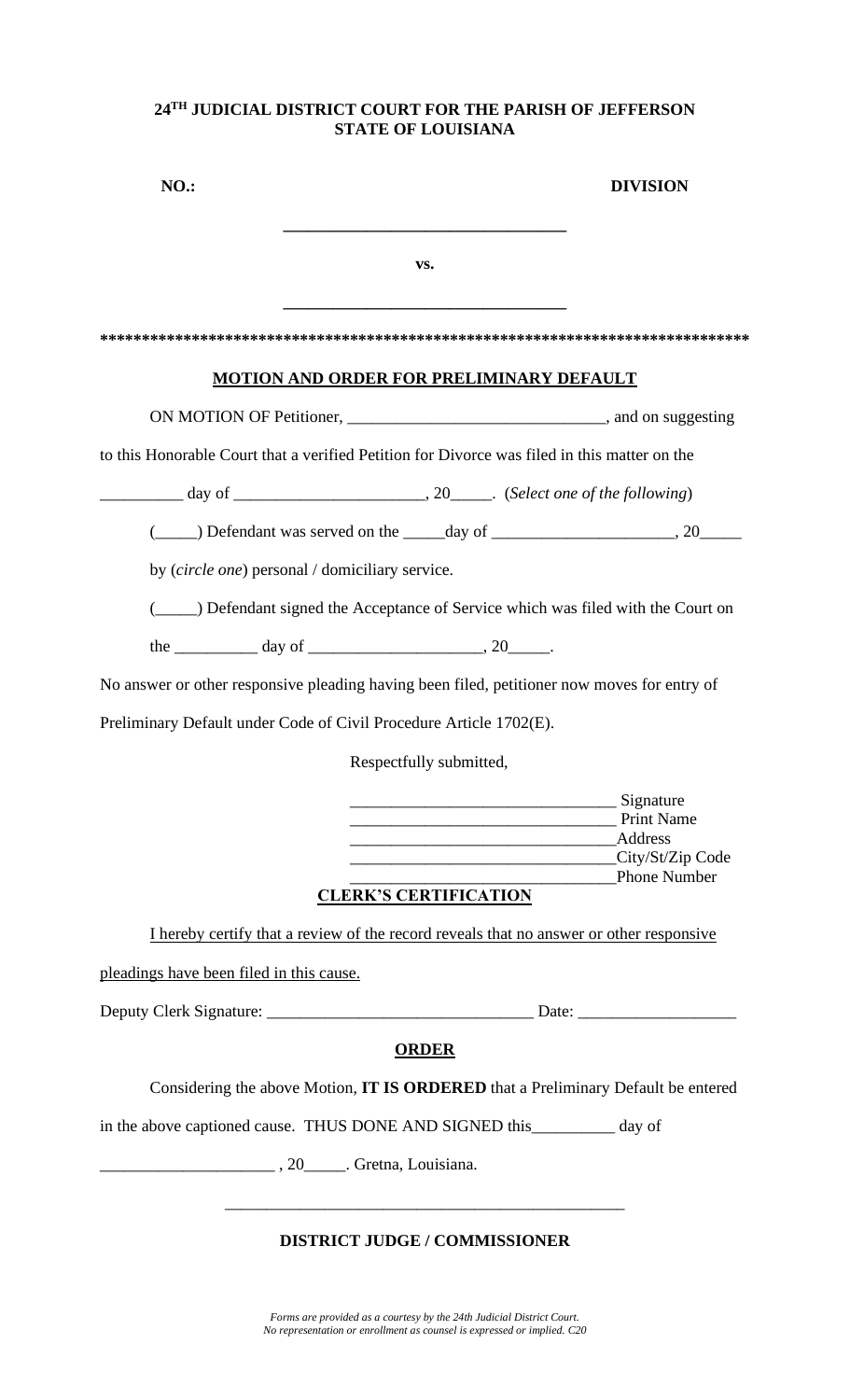| <b>NO.:</b>                                                                                         |  |                                                                                 |                   |                           | <b>DIVISION</b> |  |  |
|-----------------------------------------------------------------------------------------------------|--|---------------------------------------------------------------------------------|-------------------|---------------------------|-----------------|--|--|
|                                                                                                     |  |                                                                                 | VS.               |                           |                 |  |  |
|                                                                                                     |  |                                                                                 |                   |                           |                 |  |  |
|                                                                                                     |  |                                                                                 |                   | <b>AFFIDAVIT OF FACTS</b> |                 |  |  |
| STATE OF LOUISIANA                                                                                  |  |                                                                                 |                   |                           |                 |  |  |
|                                                                                                     |  | BEFORE ME, the undersigned notary public, personally came and appeared:         |                   |                           |                 |  |  |
| Who, being duly sworn, did depose and state:                                                        |  |                                                                                 | <b>PETITIONER</b> |                           |                 |  |  |
| 1.                                                                                                  |  | That Petitioner is a person of the full age of majority and who is domiciled in |                   |                           |                 |  |  |
|                                                                                                     |  | Parish, Louisiana;                                                              |                   |                           |                 |  |  |
| 2.                                                                                                  |  | That he/she is the petitioner in the above entitled and numbered action;        |                   |                           |                 |  |  |
| 3.                                                                                                  |  | That defendant is a major currently domiciled in the Parish/County of           |                   |                           |                 |  |  |
|                                                                                                     |  | $S$ tate of $\qquad \qquad$ $\qquad \qquad$ ;                                   |                   |                           |                 |  |  |
| 4. That petitioner and defendant were married on _______________________________;                   |  |                                                                                 |                   |                           |                 |  |  |
| 5. _____________ child(ren) were born of the marriage, namely:                                      |  |                                                                                 |                   |                           |                 |  |  |
|                                                                                                     |  |                                                                                 |                   |                           |                 |  |  |
|                                                                                                     |  |                                                                                 |                   |                           |                 |  |  |
|                                                                                                     |  |                                                                                 |                   |                           |                 |  |  |
|                                                                                                     |  |                                                                                 |                   |                           |                 |  |  |
|                                                                                                     |  |                                                                                 |                   |                           |                 |  |  |
|                                                                                                     |  |                                                                                 |                   |                           |                 |  |  |
| remained living separate and apart without reconciliation since that time;                          |  |                                                                                 |                   |                           |                 |  |  |
| 7. That petitioner desires to obtain a divorce under Civil Code Article 103(1) on the basis of the  |  |                                                                                 |                   |                           |                 |  |  |
| parties having lived separate and apart without reconciliation for three hundred sixty five days or |  |                                                                                 |                   |                           |                 |  |  |

more;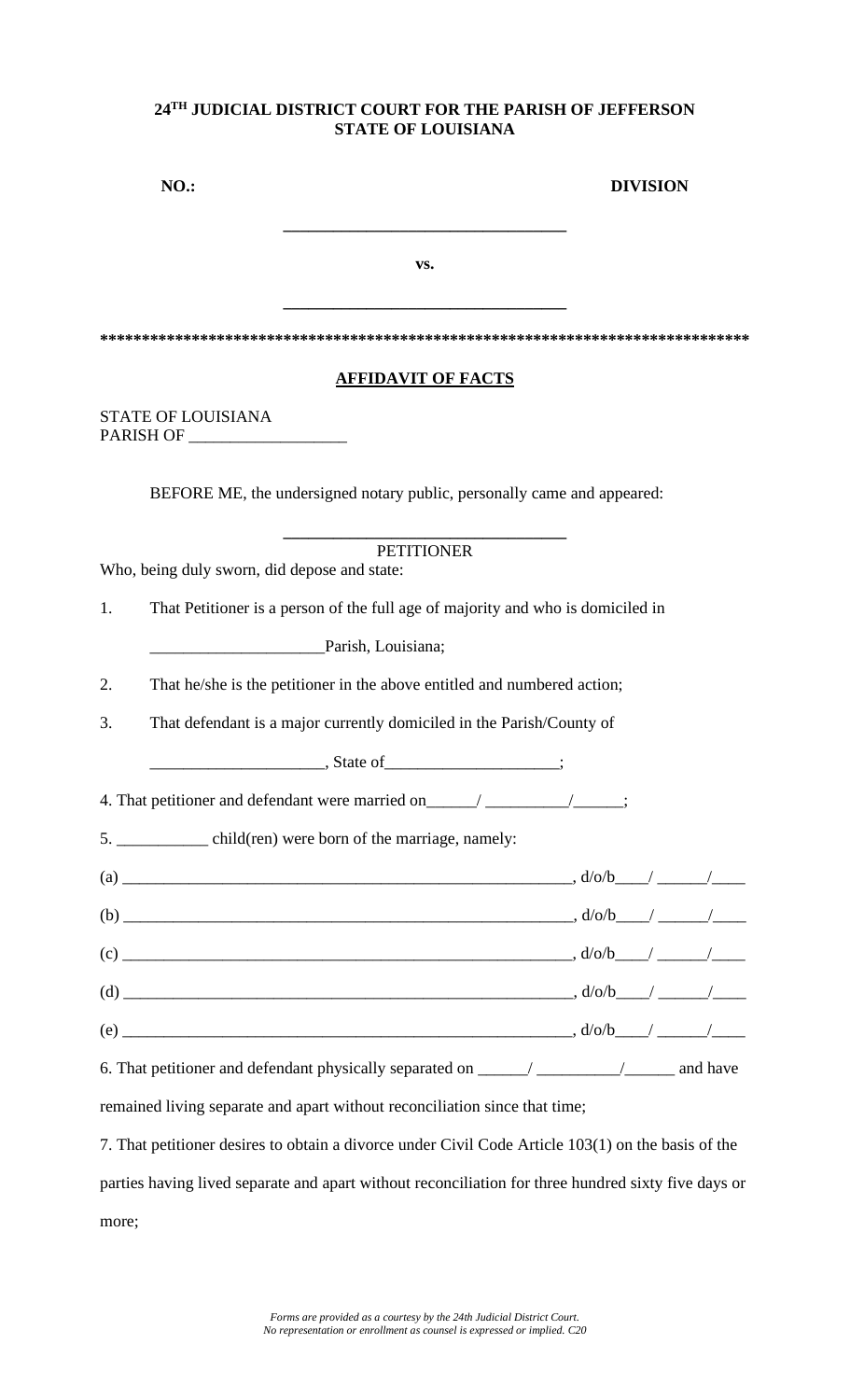8. That defendant is not a member of the Armed Forces of the United States of America or any of

its allies;

9. That the parties have not contracted a covenant marriage.

Respectfully submitted,

\_\_\_\_\_\_\_\_\_\_\_\_\_\_\_\_\_\_\_\_\_\_\_\_\_\_\_\_\_\_\_\_ (Signature)

\_\_\_\_\_\_\_\_\_\_\_\_\_\_\_\_\_\_\_\_\_\_\_\_\_\_\_\_\_\_\_\_ (Print Name)

SWORN TO AND SUBSCRIBED before me this \_\_\_\_\_day of \_\_\_\_\_\_\_\_\_\_\_\_\_, 20\_\_\_.

#### \_\_\_\_\_\_\_\_\_\_\_\_\_\_\_\_\_\_\_\_\_\_\_\_\_\_\_\_\_\_\_\_ **NOTARY PUBLIC**

Print Name: \_\_\_\_\_\_\_\_\_\_\_\_\_\_\_\_\_\_\_\_\_\_\_\_\_\_ No.: \_\_\_\_\_\_\_\_\_\_\_ My Commission Expires: \_\_\_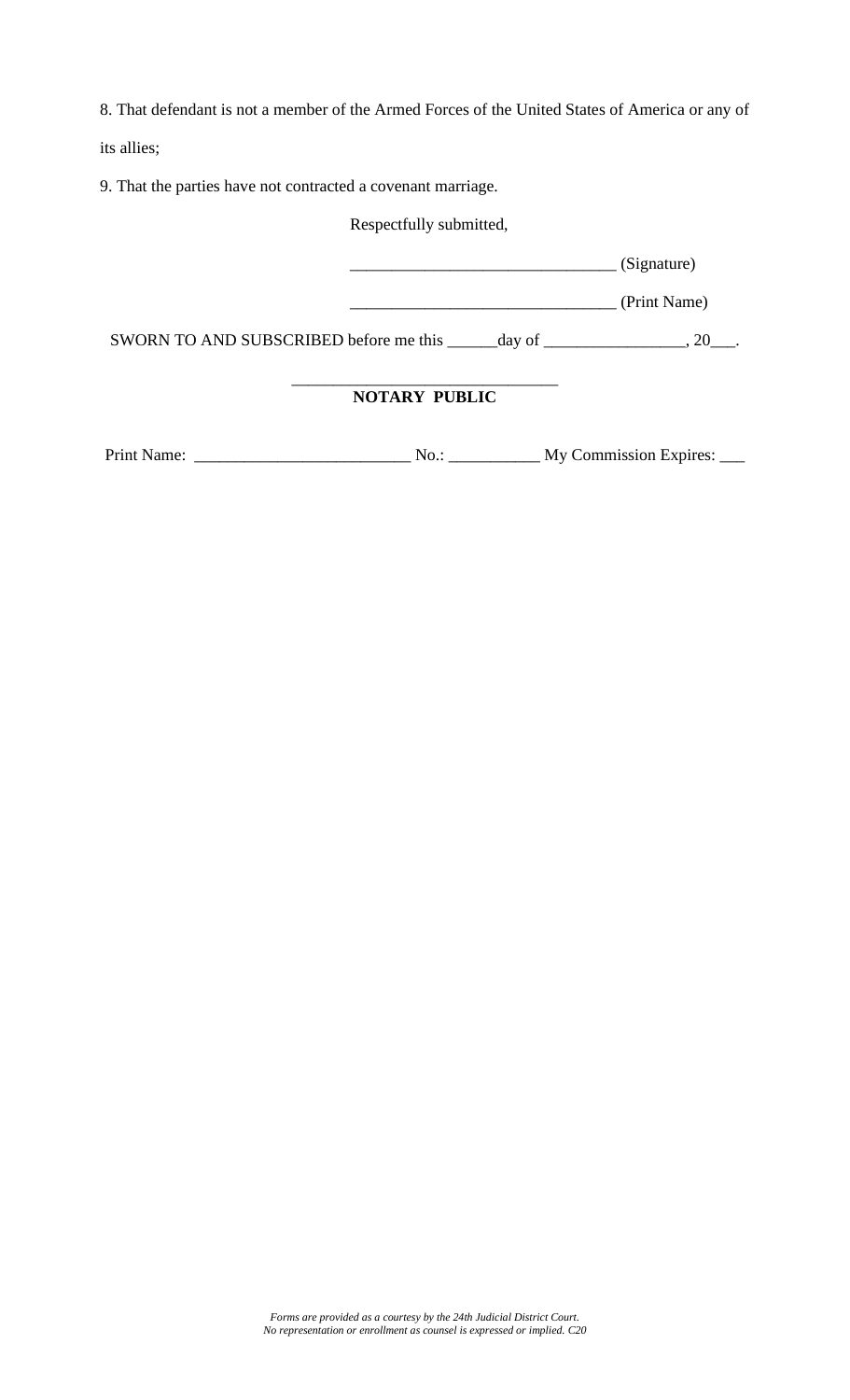| <b>NO.:</b>                             |                                                                                          | <b>DIVISION</b> |
|-----------------------------------------|------------------------------------------------------------------------------------------|-----------------|
|                                         | VS.                                                                                      |                 |
|                                         |                                                                                          |                 |
|                                         | <b>CERTIFICATION BY SELF-REPRESENTED LITIGANT</b>                                        |                 |
|                                         |                                                                                          |                 |
| of Civil Procedure Article 1701 E that: |                                                                                          |                 |
|                                         | (Select either "Service by Sheriff" or "Waiver of Service by Acceptance")                |                 |
|                                         | Defendant waived service of process by authentic act executed on the _______ day of      |                 |
|                                         |                                                                                          |                 |
|                                         |                                                                                          |                 |
|                                         | $\frac{day \text{ of }_{\text{max}}}{20}$ .                                              |                 |
|                                         | ) Service by Sheriff was made on the defendant in this proceeding on the ________day of  |                 |
|                                         | 20 The service made on Defendant was:                                                    |                 |
|                                         | (______)Personal - ("made when a proper officer tenders the citation or other process to |                 |
|                                         | the person to be served" La.CC art. 1232)                                                |                 |
|                                         | )Domiciliary - ("made when a proper officer leaves the citation or other process at      |                 |
|                                         | the dwelling house or usual place of abode of the person to be served with a person of   |                 |
|                                         | suitable age and discretion residing in the domiciliary establishment" La.CC art. 1234). |                 |
|                                         | Respectfully submitted,                                                                  |                 |
|                                         |                                                                                          | (Signature)     |
|                                         |                                                                                          | (Print Name)    |
|                                         | Self-Represented Litigant                                                                |                 |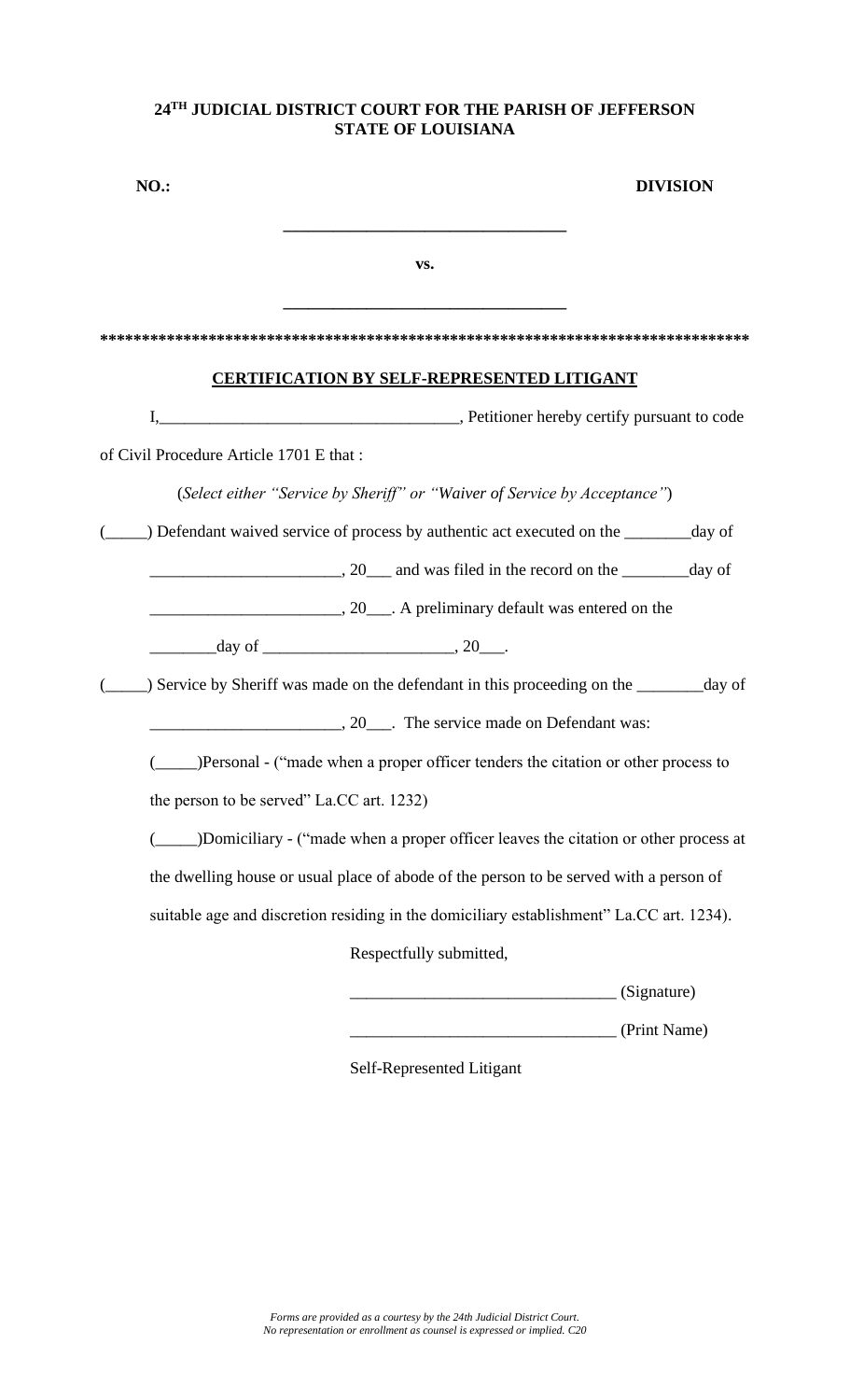| <b>NO.:</b> |     | <b>DIVISION</b> |
|-------------|-----|-----------------|
|             |     |                 |
|             | VS. |                 |
|             |     |                 |

## **JUDGMENT OF DIVORCE**

This matter was considered pursuant to the provisions of Louisiana Civil Code Article 103(1) and Code of Civil Procedure Article 1702(E). The Court having considered the entire record of this matter and petitioner's affidavit of facts and the law and evidence in favor thereof, renders as follows:

# **IT IS HEREBY ORDERED ADJUDGED AND DECREED** that the preliminary

default previously entered herein on \_\_\_\_\_\_\_day of \_\_\_\_\_\_\_\_\_\_\_\_\_\_\_\_\_\_\_\_, 20\_\_\_\_ be now confirmed.

# **IT IS FURTHER ORDERED, ADJUDGED, AND DECREED** that there be a

judgment in favor of petitioner\_\_\_\_\_\_\_\_\_\_\_\_\_\_\_\_\_\_\_\_\_\_\_\_, and against defendant

\_\_\_\_\_\_\_\_\_\_\_\_\_\_\_\_\_\_\_\_\_\_\_\_\_\_decreeing a divorce between the parties on the basis of the

parties having lived separate and apart continuously and without reconciliation for a period of three hundred sixty-five days or more as per Civil Code Article 103(1).

# **IT IS FURTHER ORDERED, ADJUDGED, AND DECREED** that Petitioner resume

use of their maiden/surname name \_\_\_\_\_\_\_\_\_\_\_\_\_\_\_\_\_\_\_\_.

# **IT IS FURTHER ORDERED, ADJUDGED, AND DECREED** that

Costs to be cast upon (*see Petition for Divorce; check both if costs were to be shared*):

 $($   $\Box)$  Petitioner,  $\Box$ 

 $(\_\_)$  Defendant,

**JUDGMENT READ, RENDERED AND SIGNED**, this day of

\_\_\_\_\_\_\_\_\_\_\_\_\_\_\_\_, 20\_\_\_. Gretna, Louisiana.

# **DISTRICT JUDGE/ COMMISSIONER**

**\_\_\_\_\_\_\_\_\_\_\_\_\_\_\_\_\_\_\_\_\_\_\_\_\_\_\_\_\_\_\_\_\_\_\_\_\_\_\_\_\_\_\_\_\_\_\_\_\_\_\_**